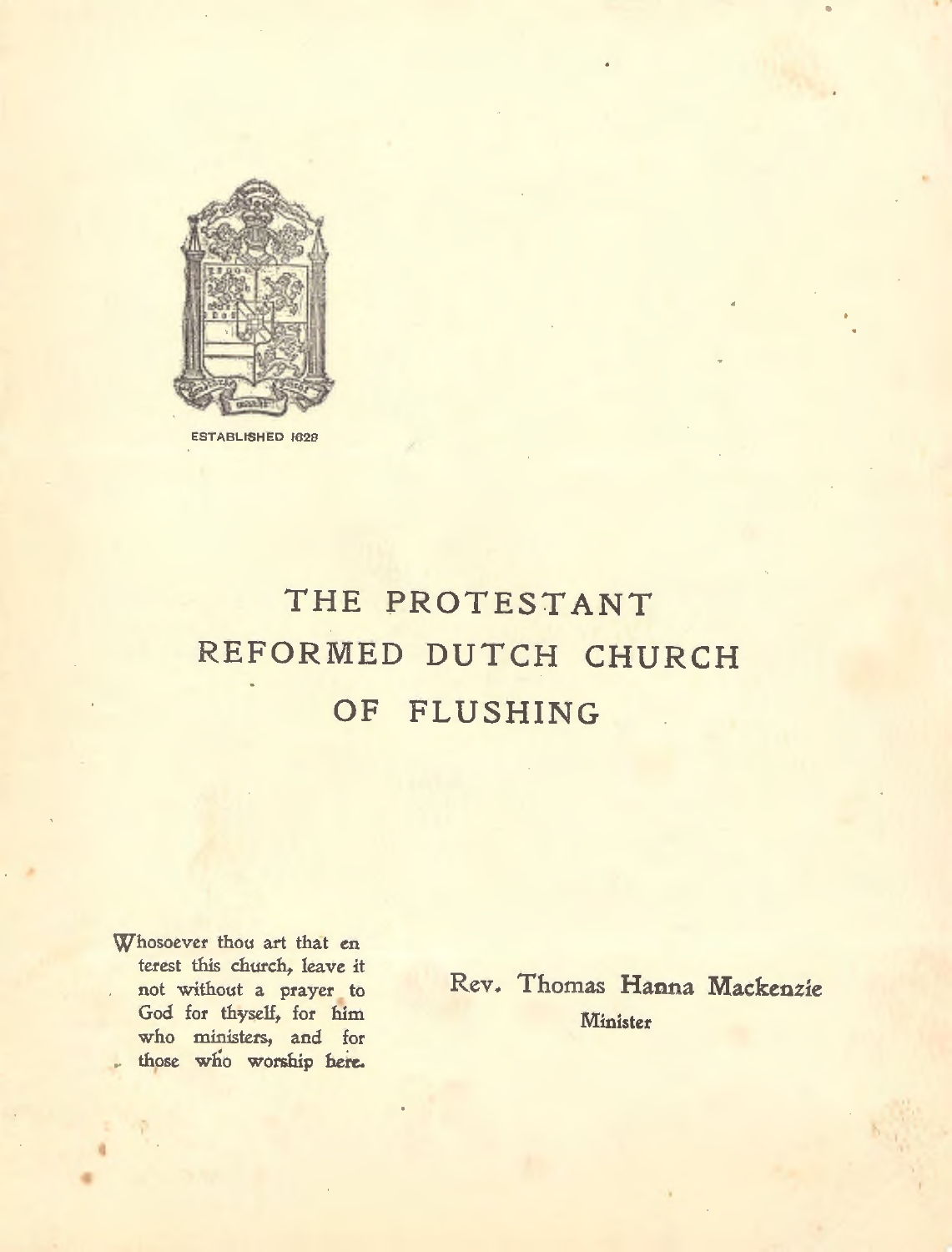## CHURCH CALENDAR  $\frac{1}{2}$

 $\equiv$ 

**SUNDAY, JULY 23, 1905.** 

MORNING SERVICE.

Doxology Invocation and Lord's Prayer Reading of the Law Kyrie Eleison Announcement of the Psalms. Gloria Tibi Psalter--- Psalm 31. Gloria Patri Hymn-No. 5. Scripture Lesson Jubilate Deo Prayer Hymn-No. 404. Offering and Prayer

Anhem-"As pants the Hart." - - - - - Thomas Sermon-'IEXT:Acts IV;14. "And beholding the man which was healed standing with them, they could say nothing against it." Subject: The Lame Man and what to do with him." Hymn-No. 534.

Benediction

EVENING SERVICE.

Anthem-"Praise the Lord." -Hymn-No. 388. Scripture Lesson Psalter-Psalms 97 and 98. Prayer Hymn-No. 311. **Offering** Royle Alto Solo-"Be Thou with Me." - - - - - Hiller Sermon-TEXT: Eph. IV; 32. "Be ye kind to one another, tender hearted, forgiving one another, even as God for Christ's sake hath forgiven you." Subject: "The Reasonableness of Forgiveness." Prayer Hymn-No. 186. **Benediction**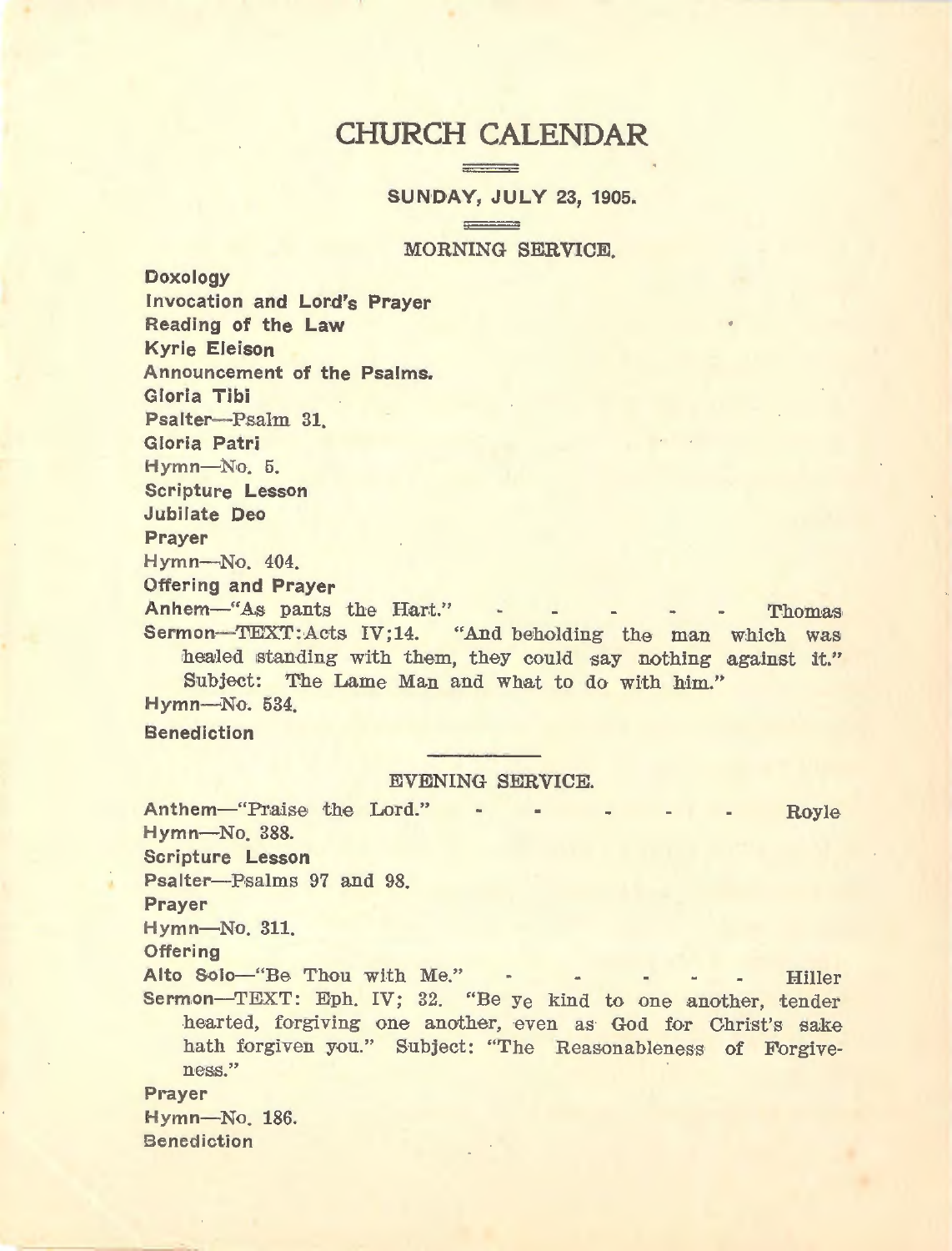### **NOTF.S**

SUNDAY-The offerings to-day are for the expense of the Local Churc:h.

Afternoon Sabbath School at 3:00. Subject: "The Gracious Invitation." Isaiah 55:1-13.

Christian Endeavor at 7:00 P.M. Leader, Harry T. Hover.

THURSDAY-Mid-Week Prayer Meeting at 8:00 P. M. in the Chapel. The address will be based upon the Sunday school lesson for next Sunday.

Mr. Mackenzie's address for July is 180 Madison avenue. His telephone number is 351 I. As this is the last week before his vacation, it is desirable that he should be informed promptly of any matter requiring his atttention.

'

The Christian Endeavor societies of the four Churches arranging for Union services during August, will also hold Union meetings, meeting each evening in the Church where the service of the day has been arranged.

The Pulpit Supply committee has been very fortunate in securing for the Union services to be held in our Church, August 6, the Rev. J. W. Walden, D. D., of Athens, Georgia. Dr. Walden is one of the most distinguished ministers in the Southern Presbyterian Church and this opportunity of hearing him is a great privilege.